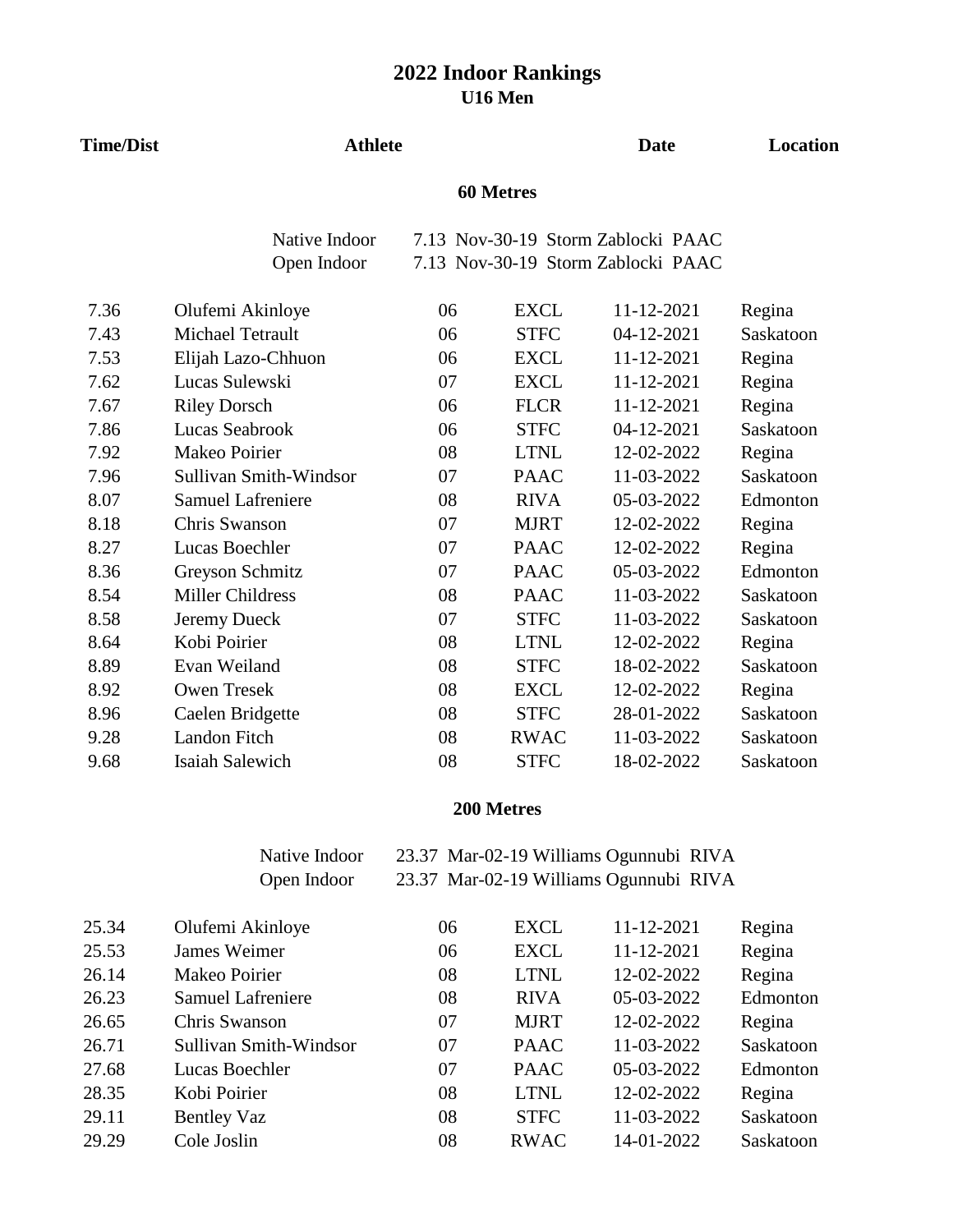### **U16 Men 2022 Indoor Rankings**

| <b>Time/Dist</b> | <b>Athlete</b>          |    |                     | <b>Date</b>                          | Location  |
|------------------|-------------------------|----|---------------------|--------------------------------------|-----------|
|                  |                         |    | 200 Metres - Cont'd |                                      |           |
| 29.73            | <b>Miller Childress</b> | 08 | <b>PAAC</b>         | 11-03-2022                           | Saskatoon |
| 30.19            | Evan Weiland            | 08 | <b>STFC</b>         | 14-01-2022                           | Saskatoon |
| 32.08            | Jarrett Beauchamp       | 08 | <b>STFC</b>         | 11-03-2022                           | Saskatoon |
| 33.25            | Isaiah Salewich         | 08 | <b>STFC</b>         | 11-03-2022                           | Saskatoon |
|                  |                         |    | 300 Metres          |                                      |           |
|                  | Native Indoor           |    |                     | 36.34 Feb-14-15 Vaughn Taylor QCST   |           |
|                  | Open Indoor             |    |                     | 36.34 Feb-14-15 Vaughn Taylor QCST   |           |
| 49.38            | Evan Weiland            | 08 | <b>STFC</b>         | 18-02-2022                           | Saskatoon |
|                  |                         |    | 600 Metres          |                                      |           |
|                  | Native Indoor           |    |                     | 1:22.75 Jan-24-15 Vaughn Taylor QCS  |           |
|                  | Open Indoor             |    |                     | 1:22.75 Jan-24-15 Vaughn Taylor QCS  |           |
| 1:53.02          | Maurice Regie           | 07 | <b>RWAC</b>         | 11-03-2022                           | Saskatoon |
| 1:53.94          | Landon Fitch            | 08 | <b>RWAC</b>         | 11-03-2022                           | Saskatoon |
|                  |                         |    | 800 Metres          |                                      |           |
|                  | Native Indoor           |    |                     | 2:00.09 Dec-06-14 Vaughn Taylor QCST |           |
|                  | Open Indoor             |    |                     | 2:00.09 Dec-06-14 Vaughn Taylor QCST |           |
| 1:59.53          | Killian Naughton        | 06 | <b>EXCL</b>         | 11-12-2021                           | Regina    |
| 2:09.15          | <b>Adonias Downes</b>   | 06 | <b>EXCL</b>         | 11-12-2021                           | Regina    |
| 2:09.23          | <b>Brett MacLean</b>    | 06 | <b>LTNL</b>         | 11-12-2021                           | Regina    |
| 2:15.43          | Ian Teichler            | 06 | <b>EXCL</b>         | 11-12-2021                           | Regina    |
| 2:25.09          | <b>James Weimer</b>     | 06 | <b>EXCL</b>         | 11-12-2021                           | Regina    |
| 2:27.77          | Payton Kell             | 06 | <b>MJRT</b>         | 11-12-2021                           | Regina    |
| 2:30.11          | <b>Preston Dodge</b>    | 07 | <b>RIVA</b>         | 11-03-2022                           | Saskatoon |
| 2:30.14          | <b>Bennett Friesen</b>  | 07 | <b>STFC</b>         | 14-01-2022                           | Saskatoon |
| 2:33.95          | Maurice Regie           | 07 | <b>RWAC</b>         | 11-12-2021                           | Regina    |
| 2:36.59          | <b>Bentley Vaz</b>      | 08 | <b>STFC</b>         | 14-01-2022                           | Saskatoon |
| 2:37.45          | <b>Logan Gillies</b>    | 08 | <b>RIVA</b>         | 11-03-2022                           | Saskatoon |
| 2:39.81          | Cole Ratti              | 07 | <b>PAAC</b>         | 12-02-2022                           | Regina    |
| 2:40.50          | Joe Allan               | 08 | <b>LTNL</b>         | 12-02-2022                           | Regina    |
| 2:41.96          | Landon Fitch            | 08 | <b>RWAC</b>         | 12-02-2022                           | Regina    |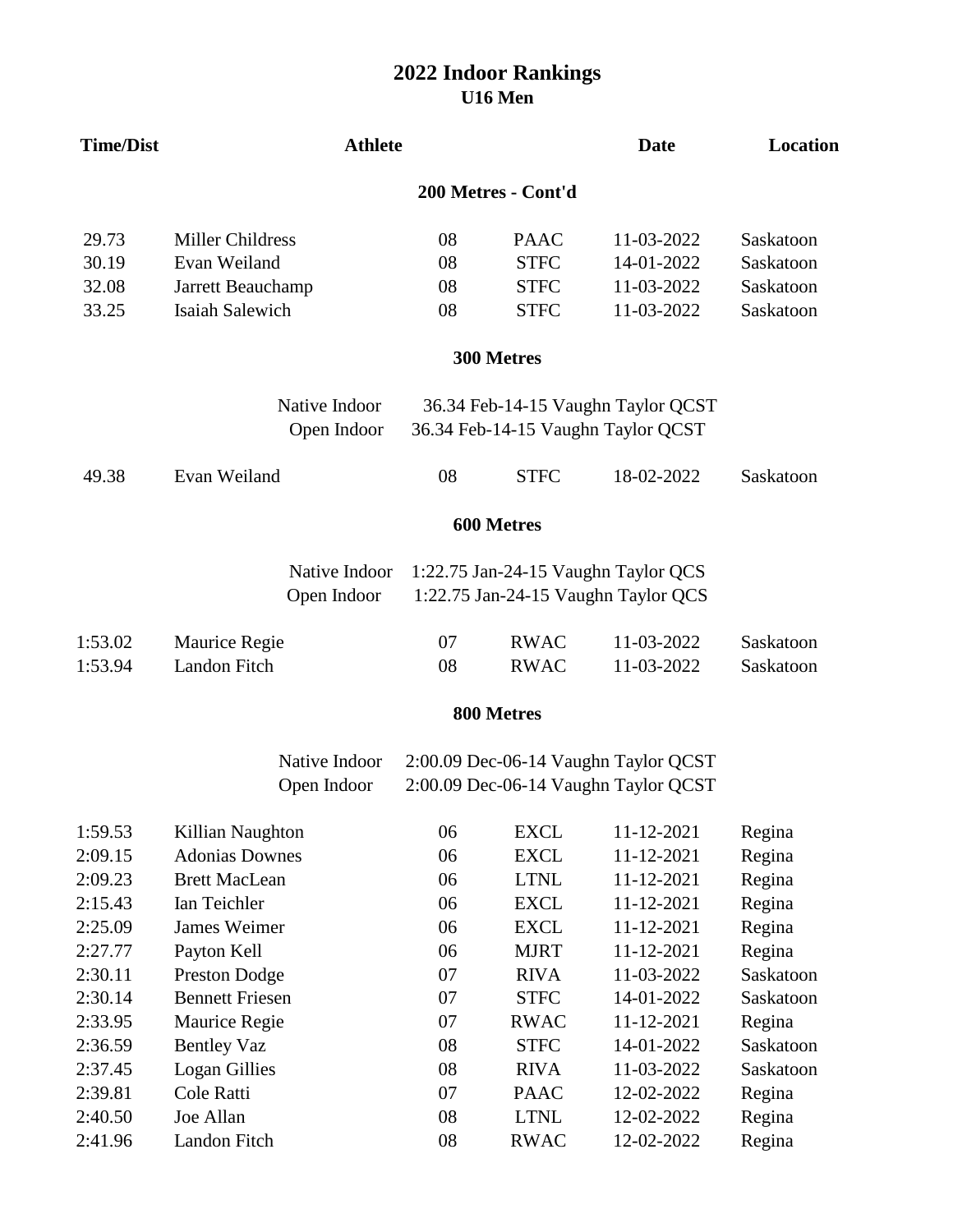| <b>Time/Dist</b>    | <b>Athlete</b>         |    |             | <b>Date</b>                        | Location  |  |  |  |
|---------------------|------------------------|----|-------------|------------------------------------|-----------|--|--|--|
| 800 Metres - Cont'd |                        |    |             |                                    |           |  |  |  |
| 2:49.35             | Joseph (Jamison) Dent  | 08 | <b>EXCL</b> | 12-02-2022                         | Regina    |  |  |  |
| <b>Hand Times</b>   |                        |    |             |                                    |           |  |  |  |
| 2:09.8h             | Michael Hussey         | 06 | <b>STFC</b> | 04-12-2021                         | Saskatoon |  |  |  |
| 2:10.2h             | Jacob Klassen          | 06 | <b>PAAC</b> | 04-12-2021                         | Saskatoon |  |  |  |
| 2:25.9h             | <b>Bennett Friesen</b> | 07 | <b>STFC</b> | 04-12-2021                         | Saskatoon |  |  |  |
|                     |                        |    | 1000 Metres |                                    |           |  |  |  |
|                     | Native Indoor          |    |             | 2:38.85 Apr-20-02 Jovan Vuksic RWC |           |  |  |  |
|                     | Open Indoor            |    |             | 2:38.85 Apr-20-02 Jovan Vuksic RWC |           |  |  |  |
| 3:28.80             | Logan Gillies          | 08 | <b>RIVA</b> | 18-02-2022                         | Saskatoon |  |  |  |
| 3:31.26             | Landon Fitch           | 08 | <b>RWAC</b> | 18-02-2022                         | Saskatoon |  |  |  |
| 3:34.81             | <b>Maurice Regie</b>   | 07 | <b>RWAC</b> | 18-02-2022                         | Saskatoon |  |  |  |

#### **1200 Metres**

Open Indoor 3:21.59 Feb-11-12 Jay Ort MB Native Indoor 3:22.91 Dec-06-14 Kaden Nilson QCST

| 3:29.55 | Killian Naughton       | 06 | <b>EXCL</b> | 11-12-2021 | Regina    |
|---------|------------------------|----|-------------|------------|-----------|
| 3:35.99 | <b>Brett MacLean</b>   | 06 | <b>LTNL</b> | 11-12-2021 | Regina    |
| 3:52.40 | Ian Teichler           | 06 | <b>EXCL</b> | 11-12-2021 | Regina    |
| 3:54.98 | <b>Bennett Friesen</b> | 07 | <b>STFC</b> | 28-01-2022 | Saskatoon |
| 3:58.73 | <b>Preston Dodge</b>   | 07 | <b>RIVA</b> | 28-01-2022 | Saskatoon |
| 4:01.75 | <b>Brady Therrien</b>  | 08 | <b>MJRT</b> | 12-02-2022 | Regina    |
| 4:01.82 | Cole Ratti             | 07 | <b>PAAC</b> | 05-03-2022 | Edmonton  |
| 4:12.03 | Joe Allan              | 08 | <b>LTNL</b> | 12-02-2022 | Regina    |
| 4:13.85 | Maurice Regie          | 07 | <b>RWAC</b> | 12-02-2022 | Regina    |
| 4:15.79 | Lazlo Paradis          | 07 | <b>EXCL</b> | 12-02-2022 | Regina    |
|         |                        |    |             |            |           |

#### **1500 Metres**

Native Indoor 4:12.29 Mar-01-02 Jovan Vuksic RWC Open Indoor 4:12.29 Mar-01-02 Jovan Vuksic RWC

| 5:02.78 | <b>Bennett Friesen</b> | <b>STFC</b> | 11-03-2022 | Saskatoon |
|---------|------------------------|-------------|------------|-----------|
|         |                        |             |            |           |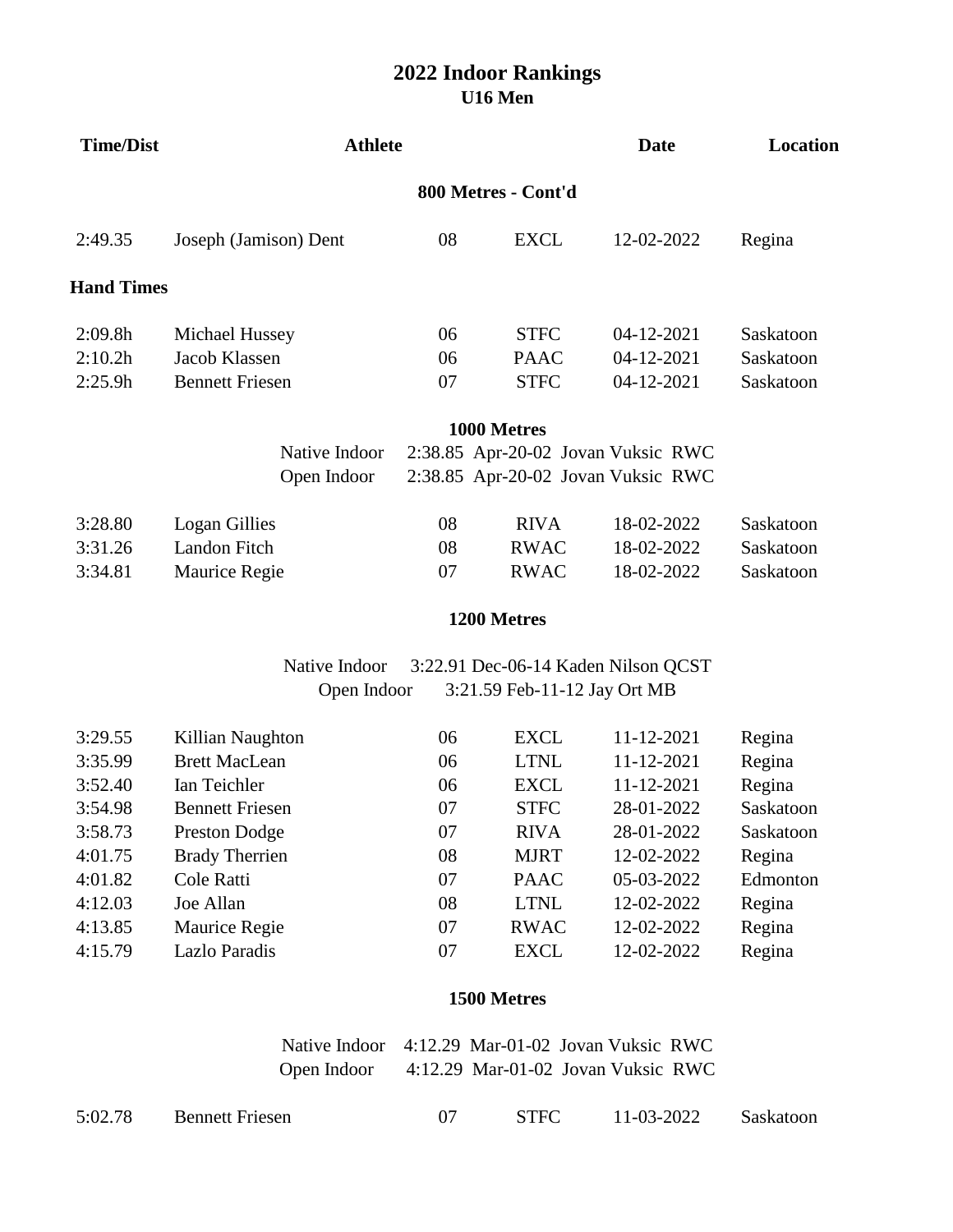| <b>Time/Dist</b> | <b>Athlete</b>               |    |                   | <b>Date</b>                                                                | Location  |
|------------------|------------------------------|----|-------------------|----------------------------------------------------------------------------|-----------|
|                  |                              |    |                   |                                                                            |           |
|                  | Native Indoor<br>Open Indoor |    |                   | 6:07.3h Feb-07-14 Kaden Nilson QCST<br>6:07.3h Mar-02-12 Kaden Nilson QCST |           |
| 7:07.34          | <b>Bennett Friesen</b>       | 07 | <b>STFC</b>       | 05-03-2022                                                                 | Edmonton  |
| 7:07.94          | <b>Preston Dodge</b>         | 07 | <b>RIVA</b>       | 05-03-2022                                                                 | Edmonton  |
| 7:37.40          | Lazlo Paradis                | 07 | <b>EXCL</b>       | 12-02-2022                                                                 | Regina    |
|                  |                              |    | 60m Hurdles .84m  |                                                                            |           |
|                  | Native Indoor                |    |                   | 8.62 Mar-01-19 Tiago Dimande STFC                                          |           |
|                  | Open Indoor                  |    |                   | 8.62 Mar-01-19 Tiago Dimande STFC                                          |           |
| 9.56             | Lucas Seabrook               | 06 | <b>STFC</b>       | 04-12-2021                                                                 | Saskatoon |
| 11.06            | Jeremy Dueck                 | 07 | <b>STFC</b>       | 11-03-2022                                                                 | Saskatoon |
| 12.10            | Caelen Bridgette             | 08 | <b>STFC</b>       | 28-01-2022                                                                 | Saskatoon |
| 12.31            | <b>Owen Tresek</b>           | 08 | <b>EXCL</b>       | 12-02-2022                                                                 | Regina    |
| 15.87            | Morgan Borowsky              | 07 | <b>STFC</b>       | 04-12-2021                                                                 | Saskatoon |
|                  |                              |    | <b>High Jump</b>  |                                                                            |           |
|                  | Native Indoor                |    |                   | 1.91m Apr-11-87 Gordon Flood STFC                                          |           |
|                  | Open Indoor                  |    |                   | 1.91m Apr-11-87 Gordon Flood STFC                                          |           |
| 1.65m            | Lucas Sulewski               | 07 | <b>EXCL</b>       | 11-12-2021                                                                 | Regina    |
| 1.60m            | Lucas Boechler               | 07 | <b>PAAC</b>       | 12-02-2022                                                                 | Regina    |
| 1.50m            | Kobi Poirer                  | 08 | <b>LTNL</b>       | 12-02-2022                                                                 | Regina    |
| 1.40m            | Makeo Poirer                 | 08 | <b>LTNL</b>       | 12-02-2022                                                                 | Regina    |
| 1.30m            | Evan Weiland                 | 08 | <b>STFC</b>       | 18-02-2022                                                                 | Saskatoon |
|                  |                              |    | <b>Pole Vault</b> |                                                                            |           |
|                  | Native Indoor                |    |                   | 3.90m Dec-07-02 Taylor Petrucha RIVA                                       |           |
|                  | Open Indoor                  |    |                   | 3.90m Dec-07-02 Taylor Petrucha RIVA                                       |           |
| 2.20m            | Noah Morhart                 | 06 | <b>EXCL</b>       | 11-12-2021                                                                 | Regina    |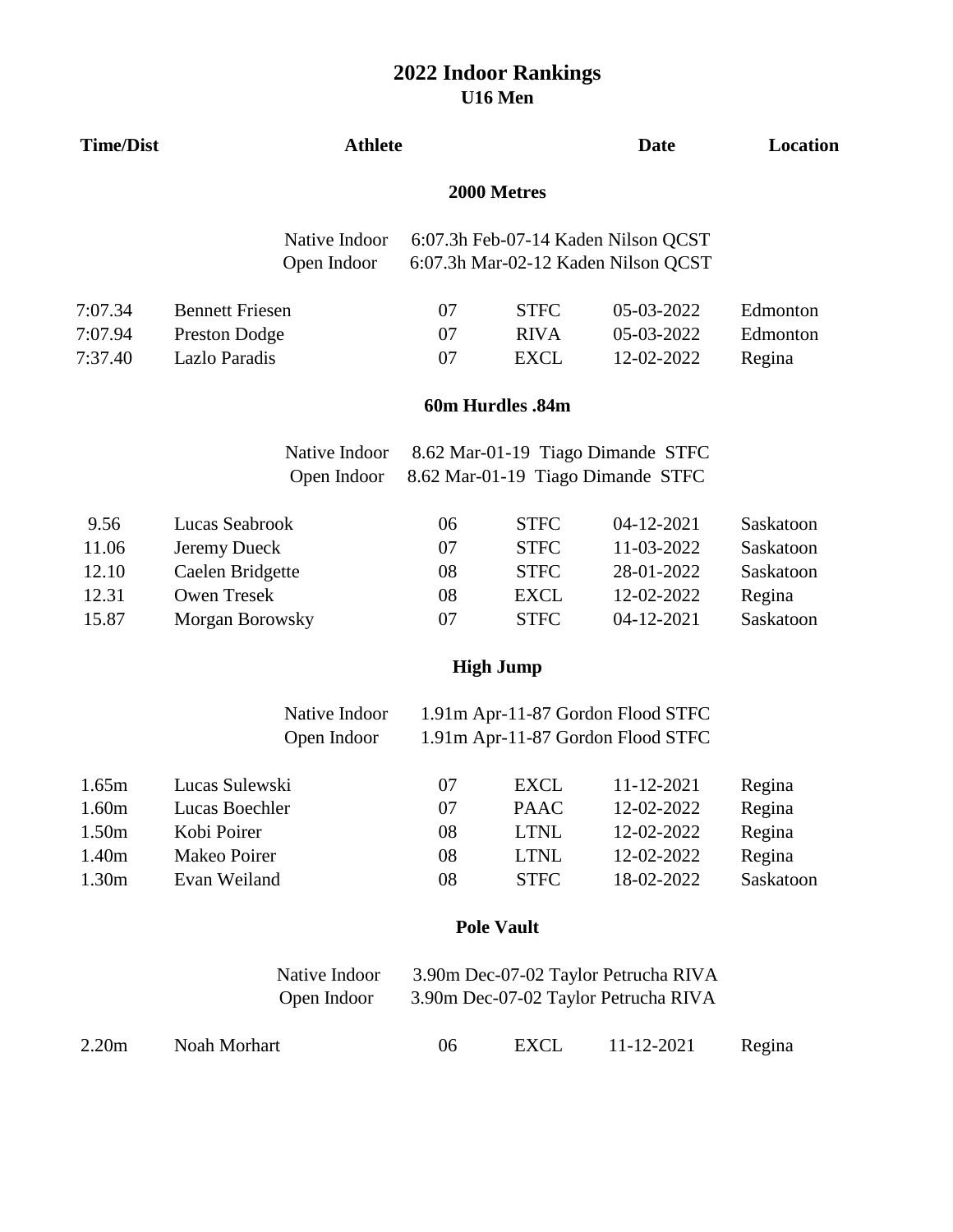| <b>Time/Dist</b> | <b>Athlete</b>               |    |                  | <b>Date</b>                                                          | Location  |
|------------------|------------------------------|----|------------------|----------------------------------------------------------------------|-----------|
|                  |                              |    | <b>Long Jump</b> |                                                                      |           |
|                  | Native Indoor<br>Open Indoor |    |                  | 6.34m Dec-27-86 Errol Brown YLTC<br>6.34m Dec-27-86 Errol Brown YLTC |           |
|                  |                              |    |                  |                                                                      |           |
| 6.02m            | Michael Tetrault             | 06 | <b>STFC</b>      | 04-12-2021                                                           | Saskatoon |
| 5.43m            | Lucas Sulewski               | 07 | <b>EXCL</b>      | 11-12-2021                                                           | Regina    |
| 5.16m            | <b>Samuel Lafreniere</b>     | 08 | <b>RIVA</b>      | 05-03-2022                                                           | Edmonton  |
| 4.97m            | <b>Ben Cann</b>              | 06 | <b>EXCL</b>      | 11-12-2021                                                           | Regina    |
| 4.77m            | Makeo Poirier                | 08 | <b>LTNL</b>      | 12-02-2022                                                           | Regina    |
| 4.36m            | Jeremy Dueck                 | 07 | <b>STFC</b>      | 18-02-2022                                                           | Saskatoon |
| 4.32m            | Caelen Bridgette             | 08 | <b>STFC</b>      | 28-01-2022                                                           | Saskatoon |
| 4.30m            | Luca Zampese-Yandon          | 08 | <b>EXCL</b>      | 12-02-2022                                                           | Regina    |
| 4.18m            | Kobi Poirier                 | 08 | <b>LTNL</b>      | 12-02-2022                                                           | Regina    |
| 4.17m            | Greyson Schmitz              | 07 | <b>PAAC</b>      | 12-02-2022                                                           | Regina    |
| 3.96m            | Cole Joslin                  | 08 | <b>RWAC</b>      | 14-01-2022                                                           | Saskatoon |
| 3.84m            | <b>Owen Tresek</b>           | 08 | <b>EXCL</b>      | 12-02-2022                                                           | Regina    |
| 3.82m            | Isaiah Salewich              | 08 | <b>STFC</b>      | 18-02-2022                                                           | Saskatoon |
| 2.86m            | Jarrett Cross Child          | 08 | <b>RWAC</b>      | 28-01-2022                                                           | Saskatoon |
| 2.72m            | <b>Kyler Sawatzky</b>        | 07 | <b>PAAC</b>      | 05-03-2022                                                           | Edmonton  |

# **Shot Put 4kg**

| Native Indoor | 16.46m Jan-20-01 Tyler Sivertson STFC |  |
|---------------|---------------------------------------|--|
| Open Indoor   | 16.46m Jan-20-01 Tyler Sivertson STFC |  |

| 9.93 <sub>m</sub> | Greyson Schmitz       | 07 | <b>PAAC</b>            | 05-03-2022 | Edmonton |
|-------------------|-----------------------|----|------------------------|------------|----------|
| 8.96m             | <b>Kyler Sawatzky</b> | 07 | <b>PAAC</b>            | 12-02-2022 | Regina   |
| 8.81m             | Luca Zampese-Yandon   | 08 | <b>EXCL</b>            | 12-02-2022 | Regina   |
| 7.88m             | Kobi Poirier          | 08 | <b>LTNL</b>            | 12-02-2022 | Regina   |
| 7.70m             | Makeo Poirier         | 08 | <b>LTNL</b>            | 12-02-2022 | Regina   |
| 7.03 <sub>m</sub> | <b>Owen Tresek</b>    | 08 | <b>EXCL</b>            | 12-02-2022 | Regina   |
|                   |                       |    | <b>Speed Triathlon</b> |            |          |
| 1271              | Makeo Poirier         | 08 | <b>LTNL</b>            | 12-02-2022 | Regina   |
| 982               | Kobi Poirier          | 08 | <b>LTNL</b>            | 12-02-2022 | Regina   |
| 812               | <b>Owen Tresek</b>    | 08 | EXCL                   | 12-02-2022 | Regina   |